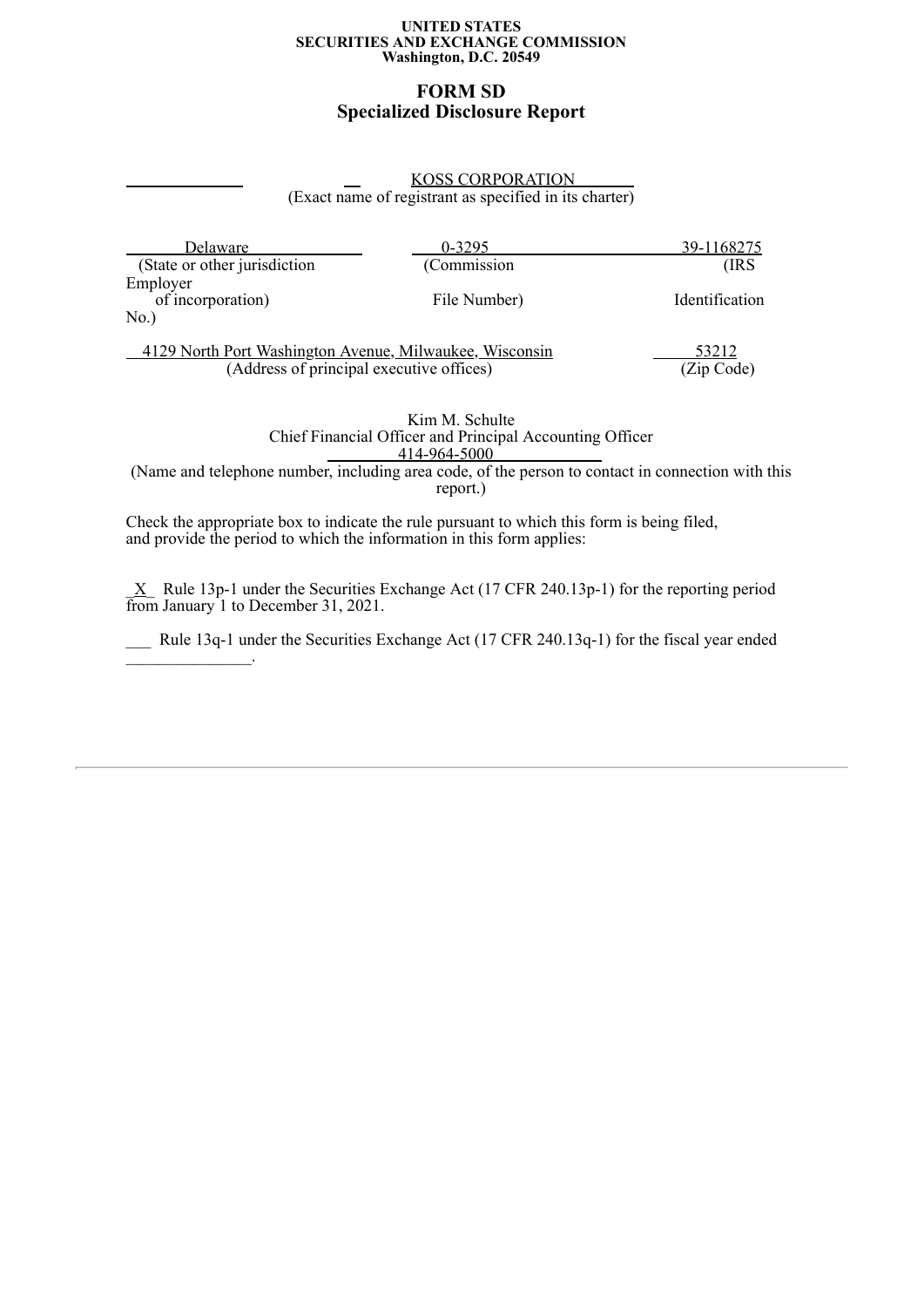### Section 1 - Conflict Minerals Disclosure

#### Item 1.01 Conflict Minerals Disclosure and Report

This Form SD of Koss Corporation (the "Company") is filed pursuant to Rule 13p-1 promulgated under the Securities Exchange Act of 1934, as amended, and Form SD (the "Rule") for the reporting period January 1, 2021 to December 31, 2021. The Rule imposes certain reporting obligations on Securities and Exchange Commission registrants for which conflict minerals are necessary to the functionality or production of a product manufactured, or contracted to be manufactured, by the registrant. Conflict minerals are defined as cassiterite, columbite-tantalite (coltan), wolframite, gold and their derivatives, which are limited to tin, tantalum, tungsten, and gold ("3TG") for the purposes of this assessment. These requirements apply to registrants whatever the geographic origin of the conflict minerals and whether or not they fund armed conflict.

As required by the Rule, the Company undertook an analysis of the products it manufactures or contracts to manufacture to determine if any of the conflict minerals were necessary to the products' functionality or production. The Company concluded that certain products it contracts to manufacture contain one or more of the conflict minerals. Accordingly, as required by the Rule, the Company conducted a reasonable country of origin inquiry ("RCOI") regarding those conflict minerals which was designed to determine whether any of those conflict minerals originated in the Democratic Republic of the Congo or an adjoining country as defined in the Rule (a "Covered Country") or are from recycled or scrap sources, as defined in the Rule. To this end, the Company identified each supplier of the material containing a conflict mineral and requested them to complete the RMI Conflict Minerals Reporting Template Revision 6.1 ("CMRT") in support of certification that the conflict minerals in those materials did not originate in a Covered Country. The CMRT is published by the Responsible Minerals Initiative ("RMI"), one of the programs of the Responsible Business Alliance. The CMRT includes questions regarding a supplier's conflict-free policy, engagement with its direct upstream suppliers, and a listing of the smelters the supplier and its upstream suppliers use.

Six suppliers were contacted as part of our due diligence and asked to complete the CMRT. Based on the responses by the suppliers, four reported that the smelters in their supply chain source the 3TG from the Covered Countries. The other two suppliers reported that the smelters in their supply chain do not source the 3TG from the Covered Countries. There were sixty-nine different smelters or refiners identified as the origin of 3TG materials used in our products. Of those, sixty-five were found to be "conformant" to the Responsible Minerals Assurance Process ("RMAP"), as published by the RMI, which means that the smelter has successfully passed an audit by the RMAP process. Of those conformant, twenty-two smelters have a "re-audit in process" and RMI considered those smelters as conformant to the standards set forth within the RMAP audit protocol. We cannot be certain about the origin of the Conflict Minerals used by three smelters or entities that are not listed as RMAP-conformant smelters and one smelter is no longer an operating smelter/refiner. Finally, one additional supplier has provided a very small amount of material which was deemed necessary to the production and functionality of one product. The sourcing of any 3TG within this material is indeterminable as the material was purchased from a supplier that used obsolete parts for which a country of origin cannot be determined. Such material comprises significantly less than 1% of the material cost for such product.

This information is publicly available on the Company's website at www.koss.com/support/supply-chain under "Conflict Minerals Disclosure and Report".

Item 1.02 Exhibit

None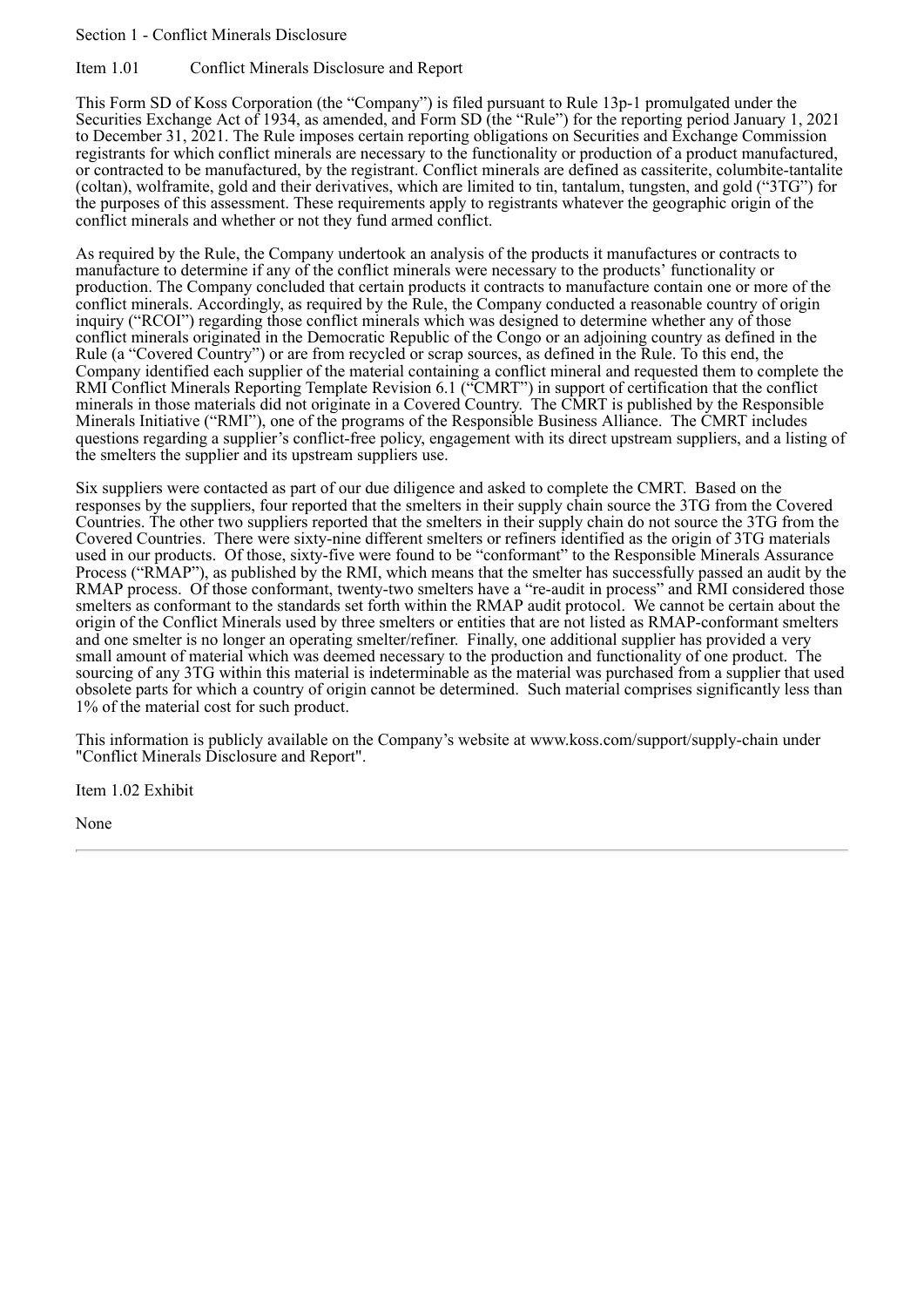Section 2 - Exhibits Item 2.01 Not applicable. Section 3 - Exhibits Item 3.01 None